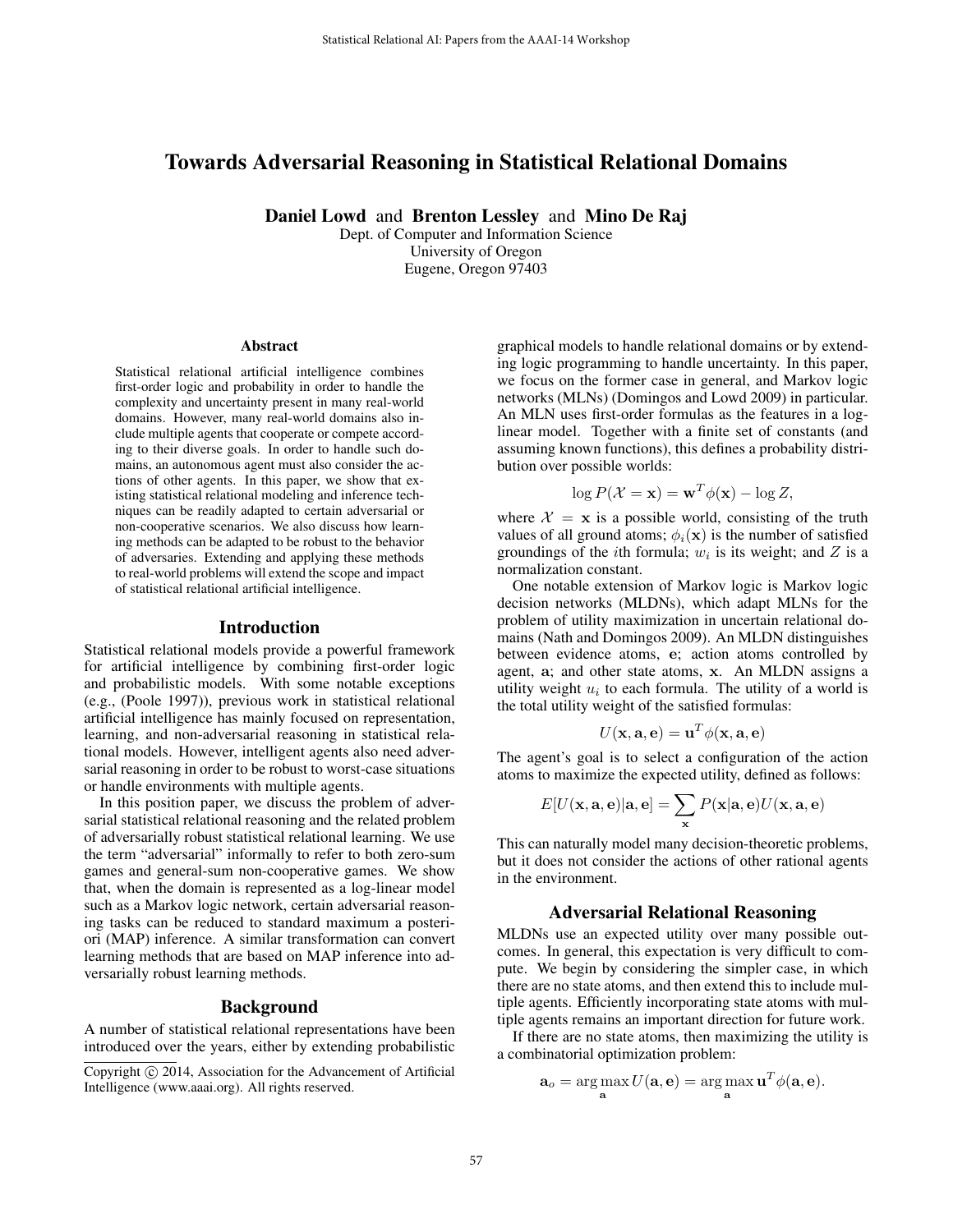This problem has the same form as standard maximum a posteriori (MAP) inference in a log-linear model and can be solved with the same (approximate) inference algorithms.

Now we extend this model to consist of two agents: s ("self") with utility weights  $\mathbf{u}_s$ , and  $o$  ("opponent") with utility weights  $\mathbf{u}_o$ . We model the game as follows: First, Agent s selects an action,  $a_s$ . Agent o observes this action and selects a response,  $a<sub>o</sub>$ . Agents s and o then receive rewards  $\mathbf{u}_s^T \phi(\mathbf{a}_o, \mathbf{a}_s, \mathbf{e})$  and  $\mathbf{u}_o^T \phi(\mathbf{a}_o, \mathbf{a}_s, \mathbf{e})$ , respectively. Assuming that  $o$  is rational, the optimal action of  $s$  is given by the following optimization problem:

$$
\begin{aligned}\n\text{maximize } \mathbf{u}_s^T \phi(\mathbf{a}_o, \mathbf{a}_s, \mathbf{e}) \\
&\text{where } \mathbf{a}_o = \arg \max_{\mathbf{a}_o} \mathbf{u}_o^T \phi(\mathbf{a}_o, \mathbf{a}_s, \mathbf{e}).\n\end{aligned}
$$

This corresponds to a Stackelberg game where  $s$  is the leader. For mathematical convenience, we assume the arg max is unique; if not, we can break ties arbitrarily. We can equivalently state that  $a<sub>o</sub>$  has higher utility than all alternate actions,  $\mathbf{a}'_o$ :

$$
\begin{aligned} & \underset{\mathbf{a}_s, \mathbf{a}_o}{\text{maximize}} & & \mathbf{u}_s^T \phi(\mathbf{a}_o, \mathbf{a}_s, \mathbf{e}) \\ & \text{s.t.} & & \mathbf{u}_o^T \phi(\mathbf{a}_o, \mathbf{a}_s, \mathbf{e}) \geq \mathbf{u}_o^T \phi(\mathbf{a}_o', \mathbf{a}_s, \mathbf{e}) & & \forall \mathbf{a}_o' \neq \mathbf{a}_o. \end{aligned}
$$

Solving this optimization problem in either form is typically intractable: the first is a bilevel optimization problem, and the second involves an exponential number of constraints – one for each of the exponentially many possible actions  $a_0$ . We can make the second form more tractable by reducing the number of constraints. For example, suppose we only consider a single alternate action  $a'_o$ . Taking the Lagrangian relaxation,

$$
\begin{array}{ll}\n\text{maximize } \min_{\mathbf{a}_s, \mathbf{a}_o} & \mathbf{u}_s^T \phi(\mathbf{a}_o, \mathbf{a}_s, \mathbf{e}) + \\
& \lambda \mathbf{u}_o^T (\phi(\mathbf{a}_o, \mathbf{a}_s, \mathbf{e}) - \phi(\mathbf{a}_o', \mathbf{a}_s, \mathbf{e})).\n\end{array} \tag{1}
$$

For a fixed value of  $\lambda$ , Equation 1 can be represented as a single MAP inference problem:

$$
\underset{\mathbf{a}_s, \mathbf{a}_o}{\text{maximize}} \quad \mathbf{w}^{\prime T} \phi^{\prime}(\mathbf{a}_o, \mathbf{a}_s, \mathbf{e}) \tag{2}
$$

where  $\mathbf{w}' = [(\mathbf{u}_s - \lambda \mathbf{u}_o); \lambda \mathbf{u}_o]$  and  $\phi'(\mathbf{a}_o, \mathbf{a}_s, \mathbf{e}) =$  $[\phi(\mathbf{a}_o, \mathbf{a}_s, \mathbf{e}); \phi(\mathbf{a}_o', \mathbf{a}_s, \mathbf{e})]$ . We can search over different values of  $\lambda$  as necessary to obtain tighter bounds.

To summarize, this optimization problem finds actions  $a_s$ to maximize the utility of agent  $s$ , assuming that agent  $o$  will respond with an action  $a<sub>o</sub>$  that has higher utility than reference action  $a'_o$ . If most of the opponent's high-utility actions are similar, then this could be a reasonable approximation. If not, then we can iteratively introduce more reference actions and Lagrange multipliers, obtaining a better and better approximation of the true objective.

Example: Consider a webspam domain, in which the spammer's goal is to create a set of webpages with many advertisements and have them appear among the results of popular search engines. We wish to predict the actions of spammers in order to understand their behavior, develop better defenses, and evaluate the robustness of these defenses.

The spammer's opponent is the search engine's anti-spam component, which uses an MLN to label web pages as spam or non-spam, after they have been modified by the spammer. We view the MLN weights as utility weights, which makes the search engine's MAP labeling its maximum utility action. We can represent the spammer's utility as the number of spam web pages that are not detected by the search engine, minus a penalty for the number of words and links modified in order to disguise these web pages (representing the effort or cost of evading detection). To make the problem more tractable, we use the true spam/non-spam labels as the alternate reference action,  $a'_o$ . Thus, the task is to find web page modifications,  $a_s$ , and alternate labeling,  $a_o$ , to maximize the spammer's utility, under the constraint that  $a<sub>o</sub>$  is a "better" labeling than the true labels. Following Equation 2, this can be solved by standard MAP inference in an MLN.

Adversarial relational reasoning can also be used to develop adversarially robust learning methods. For example, suppose we wish to learn the parameters of a webspam classification system that will be robust to adaptive spammers. In standard max-margin learning, this is done by enforcing a margin between the true labels and all alternate labelings. With cutting plane methods, these margin constraints are added one at a time using MAP inference (Tsochantaridis et al. 2005). For adversarially robust learning, we instead enforce a margin between true and alternate labelings for *any* adversarially selected action. The most violated adversarial margin constraints can be found by solving a problem similar to Equation 2. In previous work (Torkamani and Lowd 2013), we have solved a special case of this problem, but the more general case has a lot of potential.

# Ongoing Work and Future Directions

Adversarial reasoning is a core component of artificial intelligence that has mostly been neglected by research in statistical relational methods. In ongoing work, we are exploring how statistical relational models can detect spam and fraud in relational domains such as Twitter (Yang, Harkreader, and Gu 2011) and YouTube (O'Callaghan et al. 2012), how adversarial reasoning can automatically predict spammer strategies and model weaknesses, and how adversarial learning can construct provably robust models. As a first step, we are extending RockIt (Noessner, Niepert, and Stuckenschmidt 2013) to perform adversarial reasoning in any MLN with any linear utility model.

However, the general problem of adversarial and multiagent reasoning in relational domains is much larger. To cope with the complexities of real-world environments, agents must handle rational adversaries, boundedly rational or irrational adversaries, multiple cooperating or competing adversaries, and random (non-adversarial) effects from the environments. Moving forward, we need to identify the most promising domains for exploration, extend statistical relational representations to efficiently model these additional factors, and scale up learning and inference methods to handle these problems.